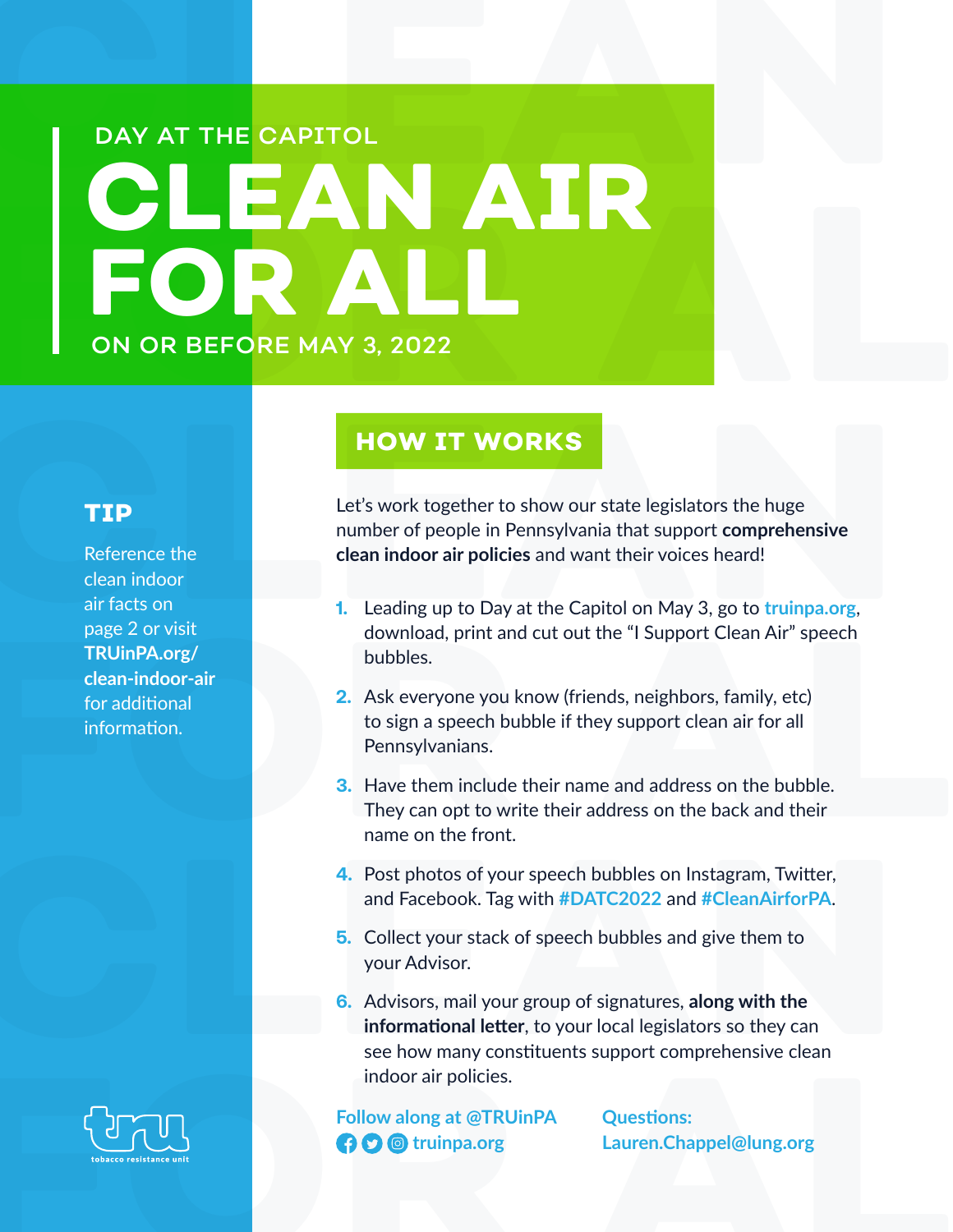## **DO YOU SUPPORT COMPREHENSIVE CLEAN INDOOR AIR TO PROTECT ALL PENNSYLVANIANS?**

### **CLEAN AIR ACT FACTS**



Pennsylvania's current clean indoor air legislation has several exemptions that allow workers and patrons to be exposed to secondhand smoke in over 1,300 venues across the state, including bars, casinos, and private clubs



E-cigarettes are not included under Pennsylvania's Clean Indoor Air Act, leaving workers and patrons exposed to secondhand emissions.



Comprehensive clean indoor air legislation would prohibit smoking and vaping in all indoor workplaces and public places, with no exceptions.



Being exposed to secondhand emissions puts workers at risk for tobacco-related health problems. The nicotine and other chemicals from those emissions will also cling to their clothes even after they return home, exposing the rest of the household to harmful thirdhand emissions.



More than 34,000 adult nonsmokers die every year in the United States from heart disease and lung cancer caused by exposure to secondhand smoke.



Both the U.S. Surgeon General and the National Academies of Science, Engineering and Medicine have warned about the risks of inhaling secondhand e-cigarette emissions. In 2016, the Surgeon General concluded that secondhand emissions contain, "nicotine; ultrafine particles; flavorings such as diacetyl, a chemical linked to serious lung disease; volatile organic compounds such as benzene, which is found in car exhaust; and heavy metals, such as nickel, tin, and lead."



Secondhand smoke is a known cause of lung cancer, heart disease, chronic lung ailments such as bronchitis and asthma (particularly in children).



A study confirmed there was no evidence of a negative economic impact on Pennsylvania businesses due to the enactment of the Clean Indoor Air law.